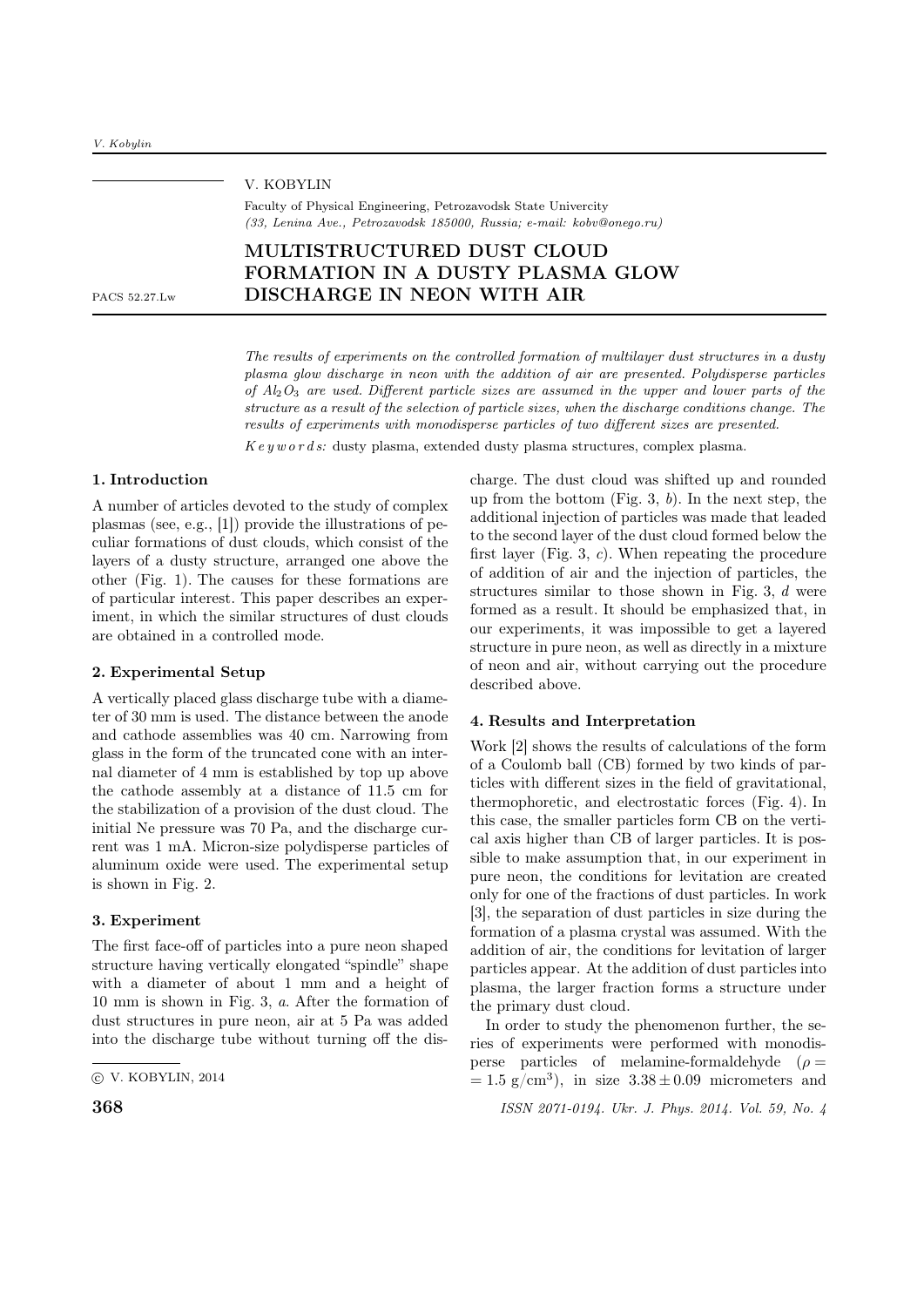

Fig. 1. Image of a plasma crystal from [1]



Fig. 2. Experimental setup

 $4.83 \pm 0.12$  micrometers in size in pure neon and with the addition of air. A discharge tube of 30 mm in diameter was used at the distance of 20 cm between the cathode and anode assemblies. One of the tube's distinguishing features is that there are two containers for particles. Narrowing was made of Teflon, hole's diameter was 3 mm, and a form of narrowing was flat with ridges at the edges. The distance from the narrowing place to the cathode assembly was 5 cm. The initial pressure of neon in experiments was 80–100 Pa with a current of 0.8 mA. The first and second fractions of particles were injected one after another. It is

ISSN 2071-0194. Ukr. J. Phys. 2014. Vol. 59, No. 4  $369$ 



**Fig. 3.** Plasma crystal modification:  $a$  – pure Ne,  $b$  – Ne with 5-Pa air,  $c$  – after the addition of particles,  $d$  – after several cycles of addition of particles and air



Fig. 4. Special distribution of particles in Coulomb balls. Projection of the spherical coordinates on the plane. Radius of black particles is 2.4 microns. Radius of grey particles is 2.41 microns

remarkable that if the injection of a big fraction only was made, the structure had no dust layers, and the addition of air formed only a very small additional layer (Fig. 5, a). At the same time, the addition of